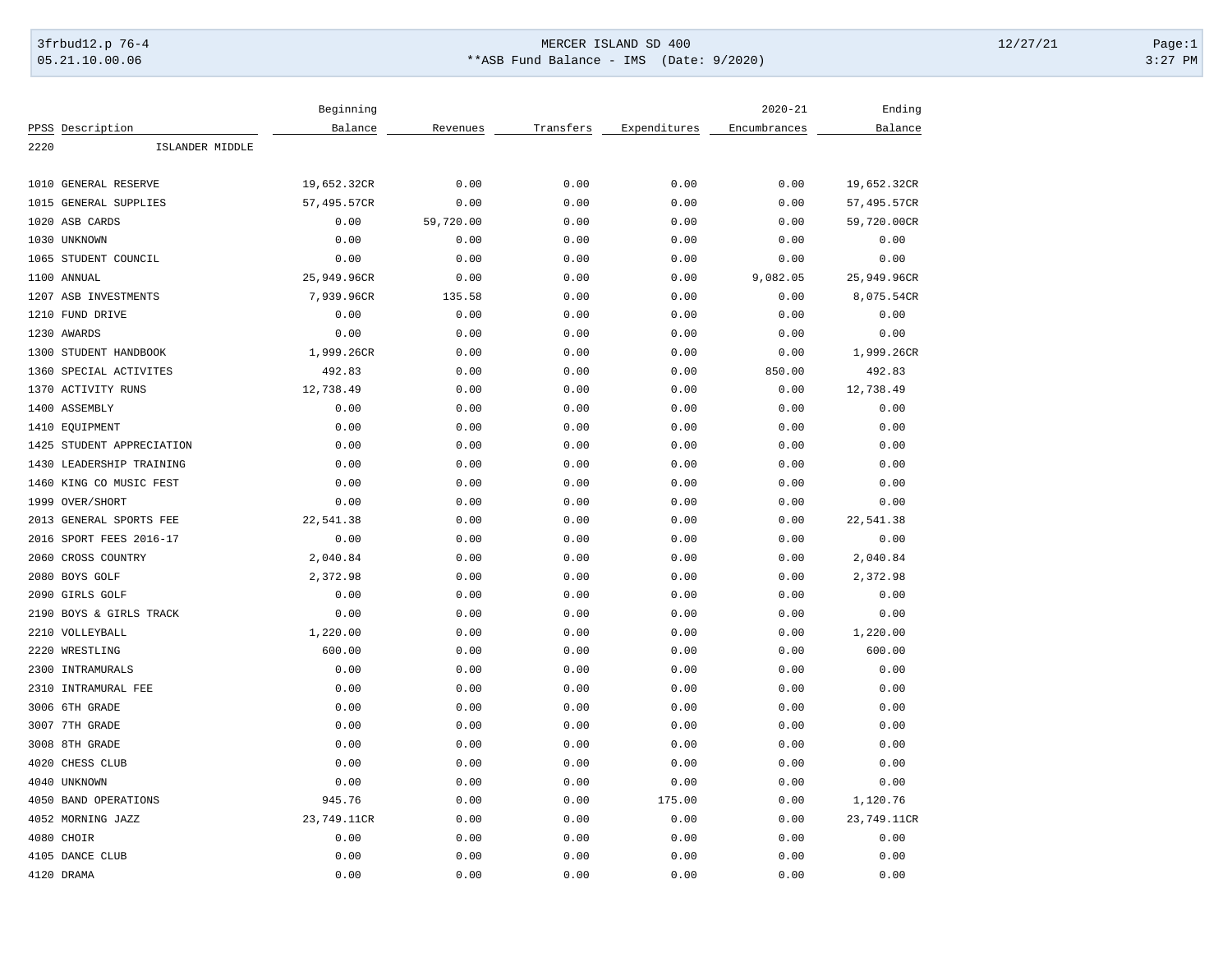## 3frbud12.p 76-4 Page:2 05.21.10.00.06 \*\*ASB Fund Balance - IMS (Date: 9/2020) 3:27 PM

|      |                               | Beginning                       |                              |                         |                           | $2020 - 21$             | Ending                           |
|------|-------------------------------|---------------------------------|------------------------------|-------------------------|---------------------------|-------------------------|----------------------------------|
|      | PPSS Description              | Balance                         | Revenues                     | Transfers               | Expenditures              | Encumbrances            | Balance                          |
| 2220 | ISLANDER MIDDLE               |                                 |                              |                         |                           |                         |                                  |
|      | 4195 GLOBAL CITIZENSHIP       | 0.00                            | 0.00                         | 0.00                    | 0.00                      | 0.00                    | 0.00                             |
|      | 4250 MATH CLUB                | 0.00                            | 0.00                         | 0.00                    | 0.00                      | 0.00                    | 0.00                             |
|      | 4260 ORCHESTRA                | 0.00                            | 0.00                         | 0.00                    | 0.00                      | 0.00                    | 0.00                             |
|      | 4420 5TH GRADE ACTIVITY       | 0.00                            | 0.00                         | 0.00                    | 0.00                      | 0.00                    | 0.00                             |
|      | 4430 NATURAL HELPERS          | 3,720.99CR                      | 0.00                         | 0.00                    | 0.00                      | 0.00                    | 3,720.99CR                       |
|      | 4540 SCIENCE CLUB             | 0.00                            | 0.00                         | 0.00                    | 0.00                      | 0.00                    | 0.00                             |
|      | 4545 ROBOTICS CLUB            | 0.00                            | 0.00                         | 0.00                    | 0.00                      | 0.00                    | 0.00                             |
|      | 4710 DESTINATION IMAGINATION  | 0.00                            | 0.00                         | 0.00                    | 0.00                      | 0.00                    | 0.00                             |
| 6000 | PRIVATE MONEYS                | 0.00                            | 0.00                         | 0.00                    | 0.00                      | 0.00                    | 0.00                             |
|      | 6410 RED CROSS                | 0.00                            | 0.00                         | 0.00                    | 0.00                      | 0.00                    | 0.00                             |
| 6705 | <b>GLOBAL GIVING</b>          | 0.00                            | 0.00                         | 0.00                    | 0.00                      | 0.00                    | 0.00                             |
|      | 6780 WORLD OUTSIDE MY SHOES   | 0.00                            | 0.00                         | 0.00                    | 0.00                      | 0.00                    | 0.00                             |
|      | 6785 MIYFS                    | 0.00                            | 0.00                         | 0.00                    | 0.00                      | 0.00                    | 0.00                             |
|      | 6820 MAKE A WISH FOUNDATION   | 0.00                            | 0.00                         | 0.00                    | 0.00                      | 0.00                    | 0.00                             |
|      | 6825 FREE THE CHILDREN        | 0.00                            | 0.00                         | 0.00                    | 0.00                      | 0.00                    | 0.00                             |
|      | *ISLANDER MIDDLE              | 97,554.89CR                     | 59,855.58                    | 0.00                    | 175.00                    | 9,932.05                | 157, 235.47CR                    |
|      | *Restricted for Fund Purposes | ================<br>97,554.89CR | ---------------<br>59,855.58 | ---------------<br>0.00 | ---------------<br>175.00 | -----------<br>9,932.05 | ================<br>157,235.47CR |
|      | *Associated Student Body Fund | 97,554.89CR                     | 59,855.58                    | 0.00                    | 175.00                    | 9,932.05                | 157, 235.47CR                    |